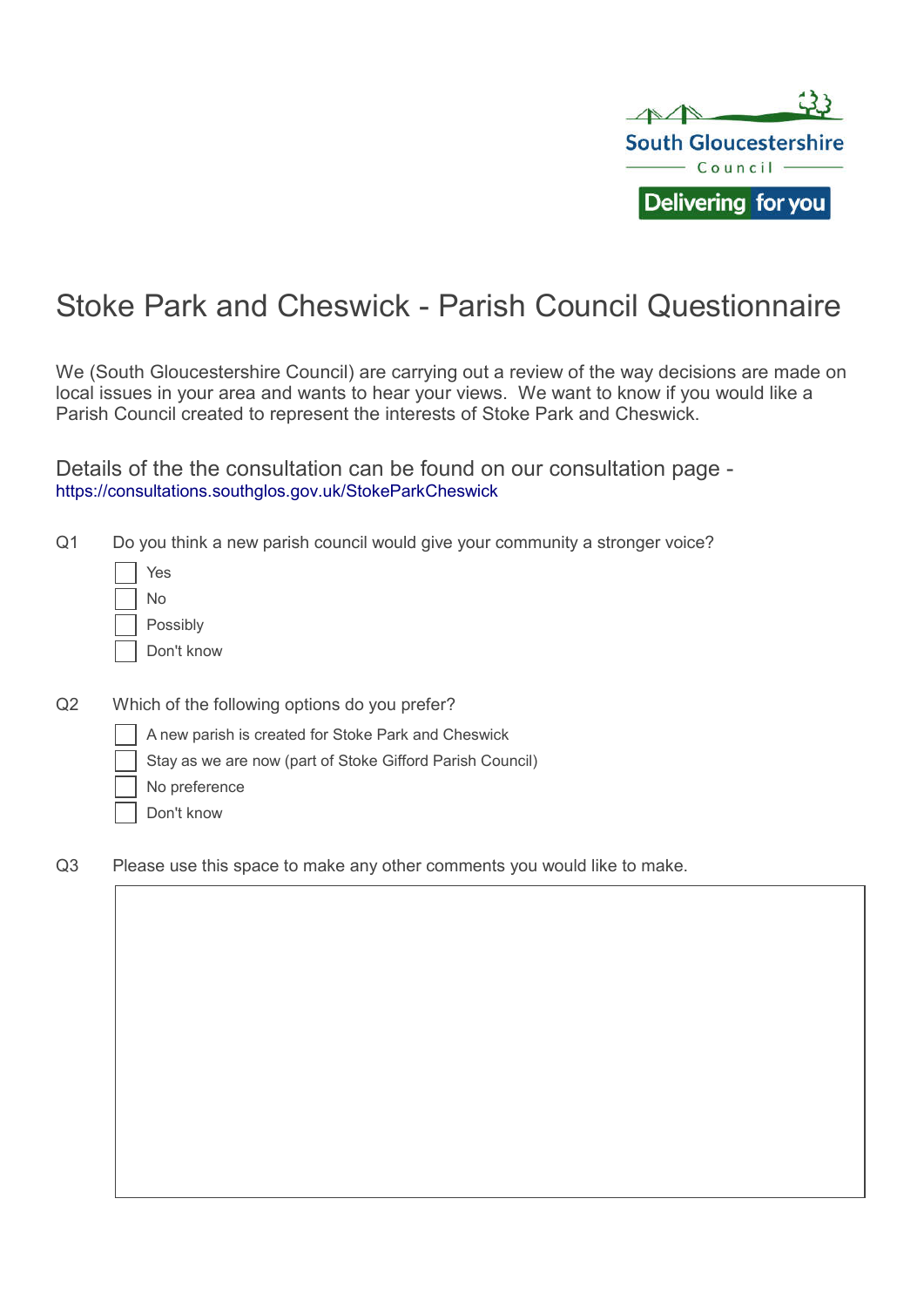| Are you responding as?             |                                      |
|------------------------------------|--------------------------------------|
| A local resident                   | A local voluntary or community group |
| A town or parish council           | A local business                     |
| A South Gloucestershire Councillor | Other                                |
| If other, please state:            |                                      |

## About You

Please answer the following optional questions about yourself. Any personal information that you supply will be held by South Gloucestershire Council in accordance with the Data Protection Act 2018 and UK General Data Protection Regulations 2021. This information will only be used as part of this consultation and personal information will not be published or passed onto any other organisation. Our privacy notice, which explains how we will process your personal information, how long we will retain it and your rights as a data subject, is available at www.southglos.gov.uk/privacy

| Q <sub>6</sub> | Are you?<br>Male                                                                                                                                      | Female               | Other               | Prefer not to say |  |  |
|----------------|-------------------------------------------------------------------------------------------------------------------------------------------------------|----------------------|---------------------|-------------------|--|--|
|                |                                                                                                                                                       |                      |                     |                   |  |  |
| Q7             | How old are you?                                                                                                                                      |                      |                     |                   |  |  |
|                | Under 18<br>18 to 24                                                                                                                                  | 25 to 44<br>45 to 64 | 65 to 74<br>Over 75 | Prefer not to say |  |  |
| Q8             | Do you consider yourself to be disabled? (please tick all that apply)                                                                                 |                      |                     |                   |  |  |
|                | <b>No</b>                                                                                                                                             |                      |                     |                   |  |  |
|                | Prefer not to say                                                                                                                                     |                      |                     |                   |  |  |
|                | Yes - Physical impairment, such as difficulty using arms or mobility issues which may mean using a<br>wheelchair or crutches                          |                      |                     |                   |  |  |
|                | Yes - Sensory impairment, such as being blind / having a serious visual impairment or being deaf / have<br>a serious hearing impairment               |                      |                     |                   |  |  |
|                | Yes - Mental health condition, such as depression, anxiety or schizophrenia                                                                           |                      |                     |                   |  |  |
|                | Yes - - Learning disability/difficulty (such as Down's Syndrome, dyslexia, dyspraxia) or cognitive<br>impairment (such as autistic spectrum disorder) |                      |                     |                   |  |  |
|                | Yes - Long standing illness or health condition, such as cancer, HIV, diabetes, chronic heart disease or<br>epilepsy                                  |                      |                     |                   |  |  |
|                | Yes - Other (please state below)                                                                                                                      |                      |                     |                   |  |  |
|                | If other, please state:                                                                                                                               |                      |                     |                   |  |  |
|                |                                                                                                                                                       |                      |                     |                   |  |  |